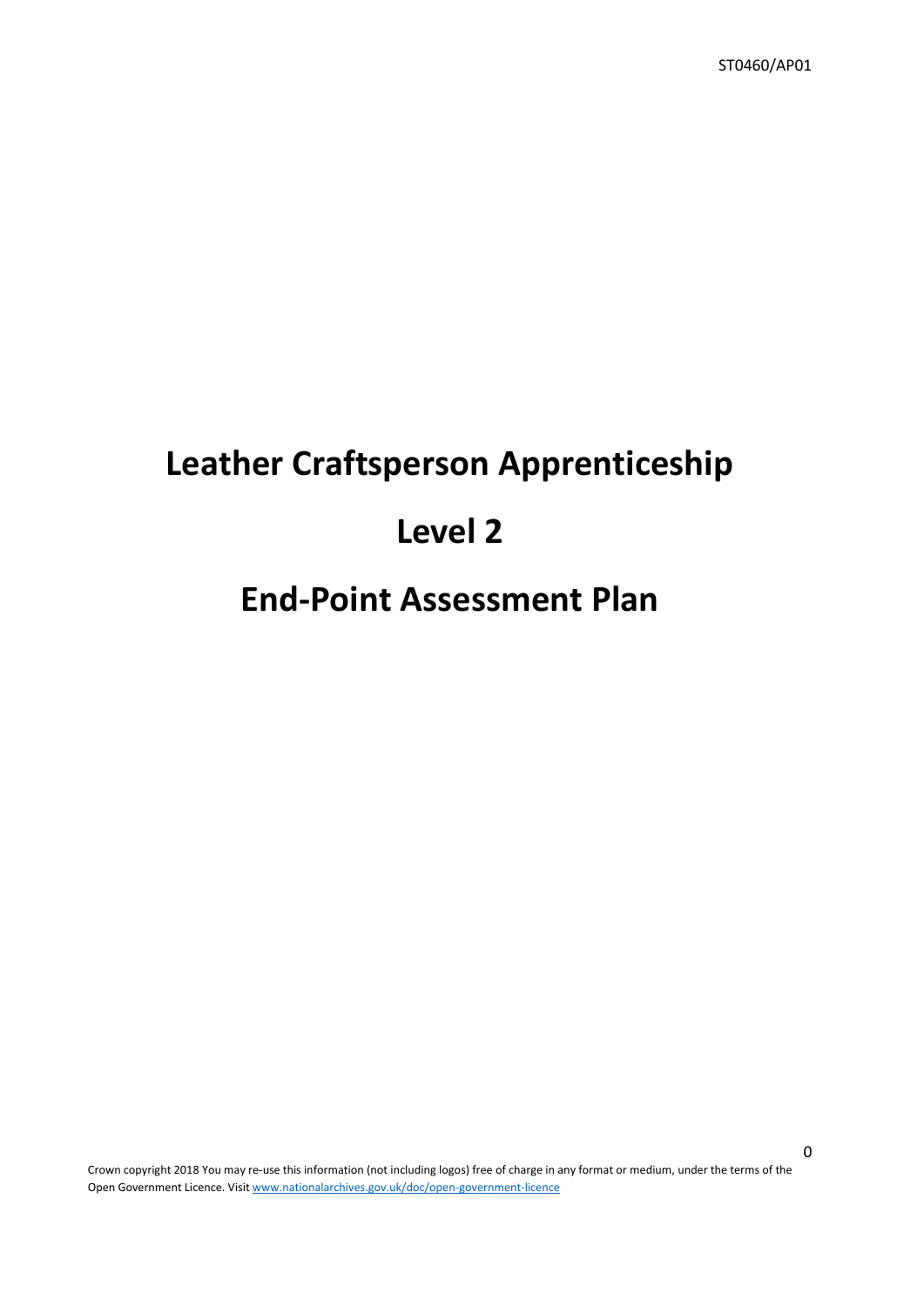## **Introduction and Overview**

This document sets out the requirements for end-point assessment (EPA) for the Leather Craftsperson apprenticeship standard. It is for End-Point Assessment Organisations (EPAOs) who need to know how EPA for this apprenticeship must operate. It will also be of interest to leather craftsperson apprentices, their employers and training providers.

Full time apprentices will typically spend 15 months on-programme working towards the apprenticeship standard, with a minimum of 20% off-the-job training.

The EPA should only start once the employer is satisfied that the apprentice is consistently working at, or above, the level set out in the standard, the pre-requisite gateway requirements for EPA have been met and that they can be evidenced to an EPAO.

As a gateway requirement apprentices must have compiled a logbook. In addition, apprentices without English and mathematics at level 2 must achieve level 1 English and mathematics and take the tests for level 2 prior to taking their  $EPA<sup>1</sup>$ .

The EPA must be completed within a maximum 12-week period, after the apprentice has met the EPA gateway requirements.

EPA must be conducted by an organisation approved to offer services against this standard, as selected by the employer, from the Education & Skills Funding Agency's (ESFA's) Register of End-Point Assessment Organisations (RoEPAO).

The EPA consists of 2 distinct assessment methods:

• Multiple Choice Test (MCT):

**.** 

Observation and Questioning (OQ).

Performance in the EPA will determine the apprenticeship grade of fail, pass, or distinction.

<sup>1</sup> For those with an education, health and care plan or a legacy statement, the apprenticeships English and maths minimum requirement is Entry Level 3. British Sign Language qualification is an alternative to English qualifications for those whom this is their primary language.

Crown copyright 2018 You may re-use this information (not including logos) free of charge in any format or medium, under the terms of the Open Government Licence. Visit [www.nationalarchives.gov.uk/doc/open-government-licence](http://www.nationalarchives.gov.uk/doc/open-government-licence)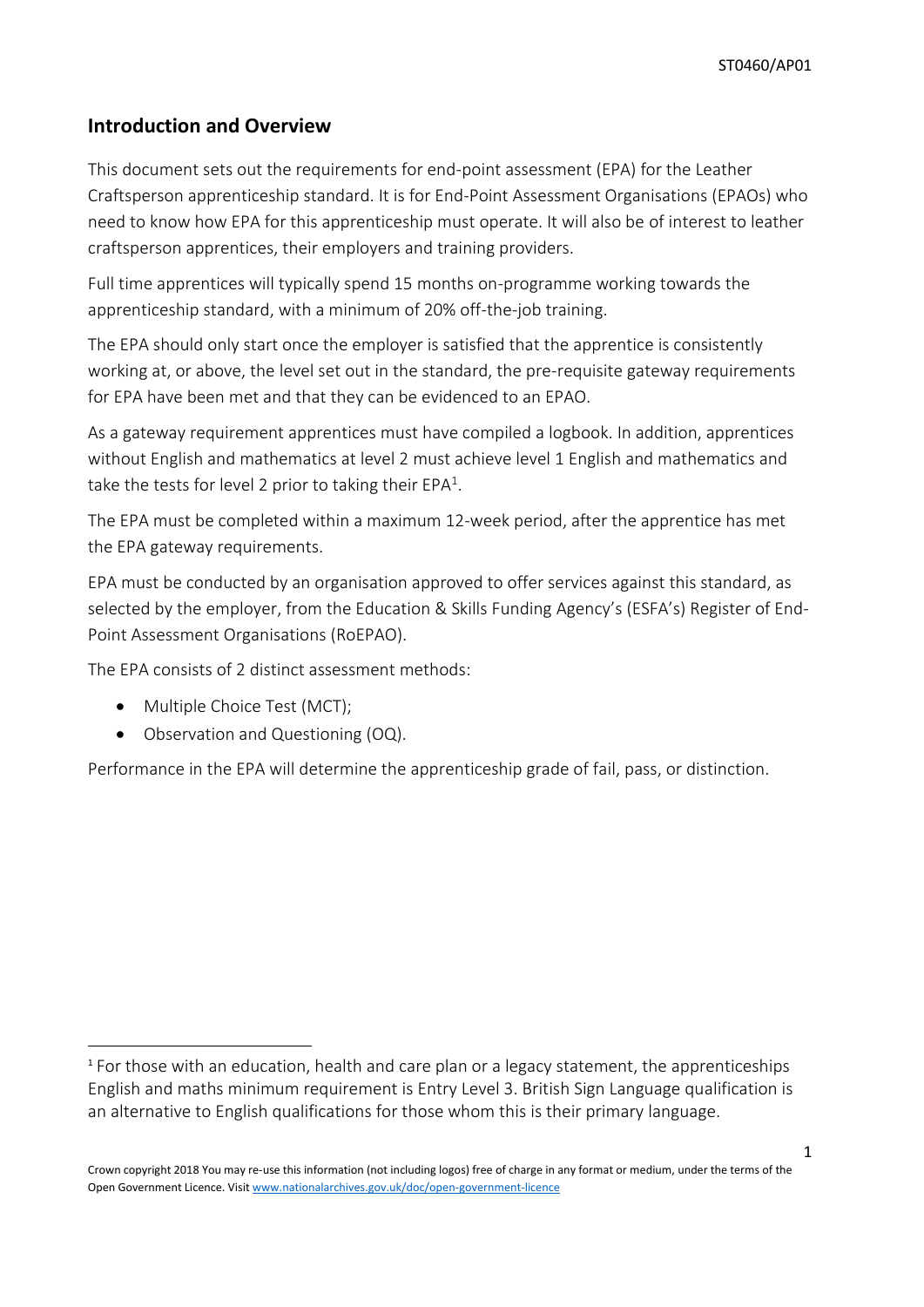

## **Diagram 1. Typical Leather Craftsperson Apprenticeship Summary**

Crown copyright 2018 You may re-use this information (not including logos) free of charge in any format or medium, under the terms of the Open Government Licence. Visit [www.nationalarchives.gov.uk/doc/open-government-licence](http://www.nationalarchives.gov.uk/doc/open-government-licence)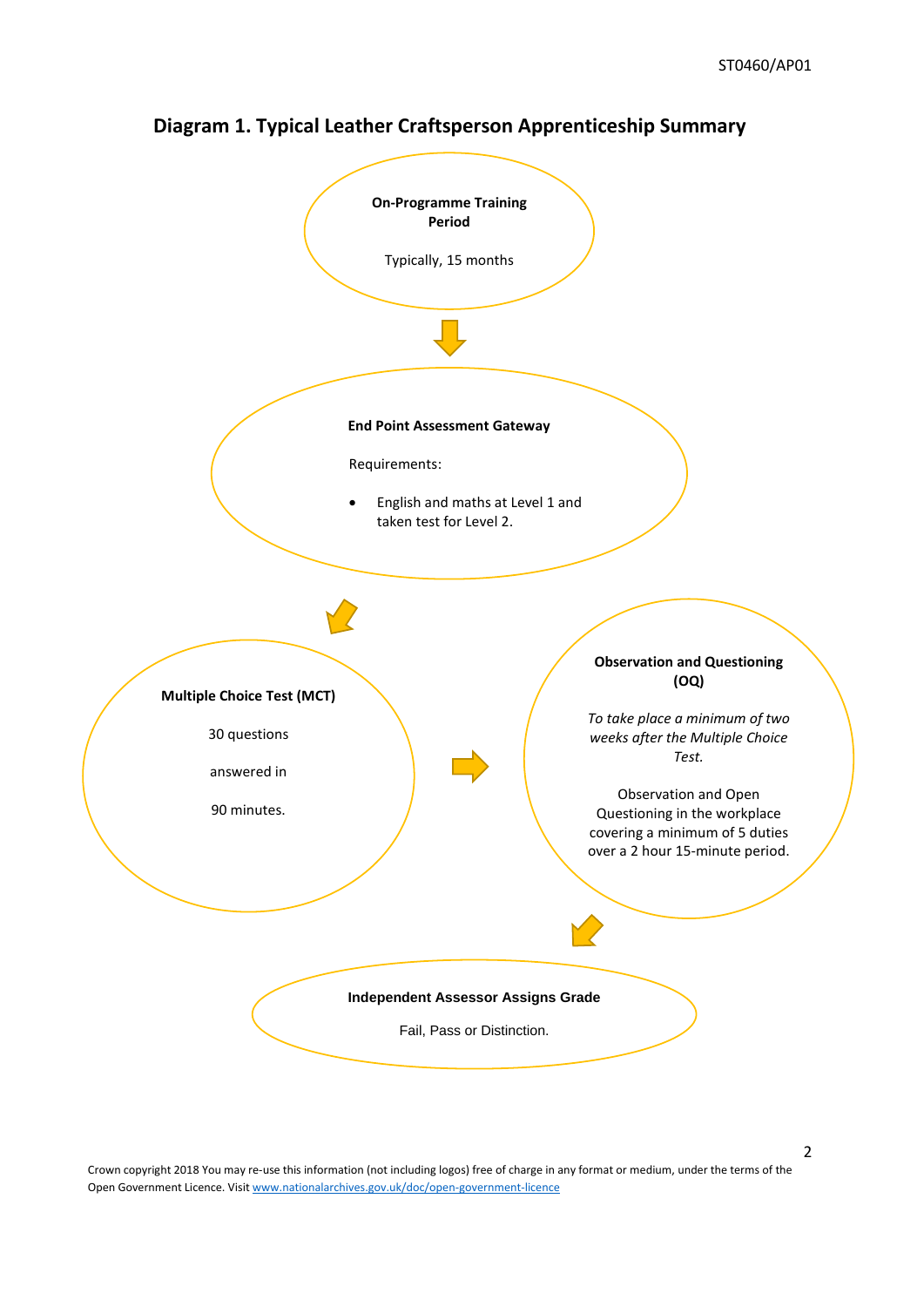### **On-Programme training**

The employer and training provider are responsible for ensuring that the apprentice has the opportunity to develop the required knowledge skills and behaviours required for occupational competency during the on-programme training of the apprenticeship.

It is recommended that continuous progress reviews should be used to check the apprentice's knowledge, skills and behaviours in-line with the standard as well as the specified grading criteria detailed in Annex B.

The apprentice should be encouraged to keep track of their own progress, this can be achieved by keeping a log-book which tracks their progress against the knowledge, skills and behaviours. It is also recommended that all apprentices have a good understanding of the end-to-end process in preparation for the EPA. Suggested logbook evidence/product examples can be found at Annex C.

Employers/training providers are free to devise their own version of tracking documentation and examples of content could include:

- Name of apprentice;
- Details of the apprentice's workplace;
- Brief descriptions of the typical duties undertaken by the apprentice, covering a minimum of 3 months' work activity towards the end of the on-programme training phase. The duties described will be mapped to the knowledge, skills and behaviours as described within the apprenticeship standard. Evidence can be provided through a range of sources (*see Product/Evidence Examples in the guidance at the link below)*;
- Entries to the log book should cover the full range of leather processes;
- Record of problems encountered, detailing root cause analysis and evaluate the actions taken to overcome them…what they would do/change next time etc.;
- Confirmation from the line manager/supervisor that the product/evidence is completed to the required standard of the organisation and in accordance with standard operating procedures;
- Document the off-the-job training that has taken place during the on-programme phase, with at least 20% of their employed time off-the-job;
- Copy of English and mathematics certificates (minimum level 1) and evidence of taking tests for level 2 (if applicable).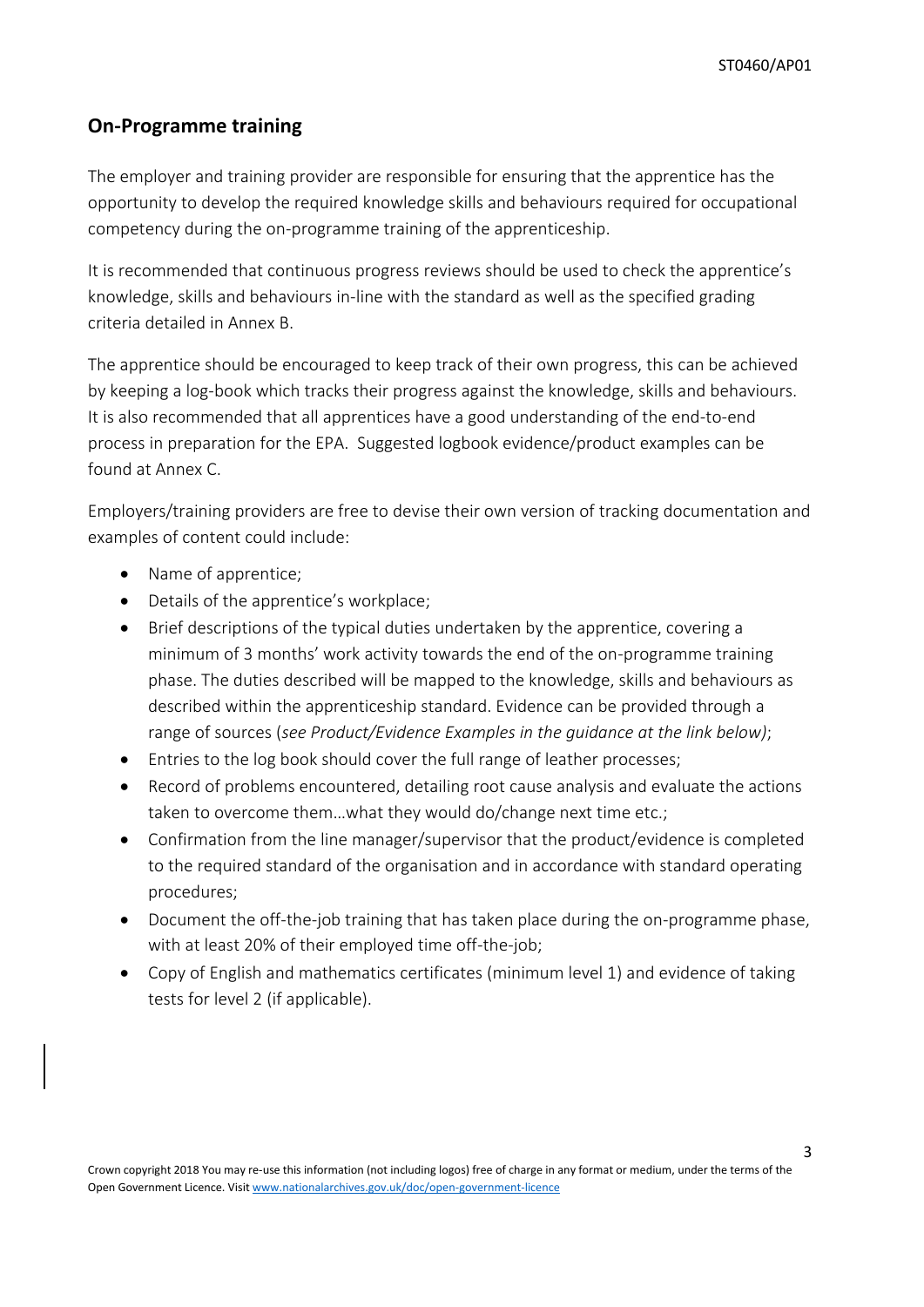## **End-Point Assessment Gateway**

The EPA should only start once the employer is satisfied that the apprentice is consistently working at, or above, the level set out in the standard, the pre-requisite gateway requirements for EPA have been met and that they can be evidenced to an EPAO. Employers may wish to take advice from their apprentice's training provider(s).

The employer may also wish to consider running a mock EPA, to help inform the EPA gateway decision and give the apprentice the opportunity to experience what the EPA is like.

## **EPA Gateway Requirements**

English and mathematics level 1 and taken the tests for level 2, as a minimum. For those with an education, health and care plan or a legacy statement the apprenticeships English and maths minimum requirement is Entry Level 3. British Sign Language qualification is an alternative to English qualifications for those whom this is their primary language.

## **End-Point Assessment (Methods, Timescales and Location)**

The EPA consists of 2 distinct assessment methods:

- Multiple Choice Test (MCT);
- Observation and Questioning (OQ).

The assessment methods must be completed within a maximum period of 12 weeks, after the apprentice has met the EPA gateway requirements. It is possible for the assessment methods to be completed on the same day, with the agreement of the apprentice and their employer.

Apprentices must complete and gain a pass or distinction in the Multiple Choice Test (MCT) before entering the Observation and Questioning (OQ) assessment method.

The requirements for each assessment method are detailed below.

## **Multiple Choice Test (MCT)**

The Multiple Choice Test must assess apprentices against the standard's knowledge as shown in Annex A.

Typically, EPAOs will use the apprentice's employer's premises wherever possible to minimise costs but an alternative environment may be used for example, another employer or test centre facility.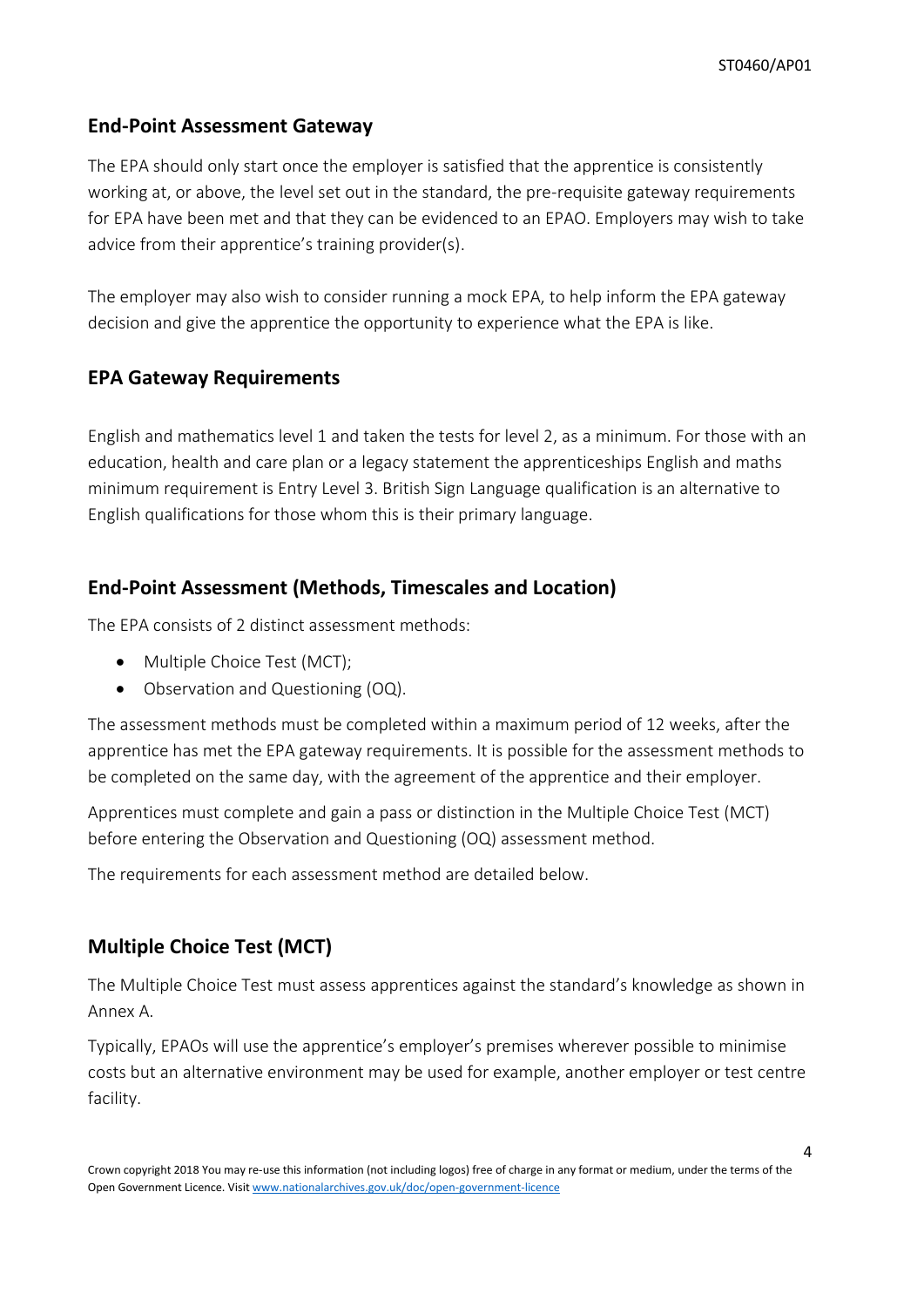The test must consist of 30 multiple-choice questions to be completed in 1 hour 30 minutes.

20 of the questions must be knowledge based and 10 of the questions must be scenario based. Each question must present the apprentice with 4 options, from which the apprentice must select one correct option. Each question answered correctly must be assigned 1 mark; any incorrect or missing answers must be assigned 0 marks.

Apprentices must have 1 hour 30 minutes to complete the Multiple Choice Test.

The test must be closed book i.e. apprentices can't refer to reference books or materials.

Multiple Choice Tests can be either electronic or a paper-based.

EPAOs must ensure that the test is conducted in a suitable controlled environment i.e. quiet room free from distraction and influence, with the necessary equipment e.g. computer (if required). The test may be conducted face-to-face or via an online platform.

Apprentices must take the test in the presence (face-to-face or remote) of an EPAO administrator/invigilator. The maximum administrator/invigilator to apprentice ratio must be 1to-10 if face-to-face; or 1-to-5 if remote. EPAOs must ensure appropriate methods to prevent misrepresentation are in place. For example, screen share and 360-degree camera function with an administrator/invigilator if taking the Multiple Choice Test on-line.

Multiple Choice Tests must be marked by EPAO markers following a marking guide produced by the EPAO; electronic marking is permissible.

EPAOs must develop the Multiple Choice Test questions, it is recommended that they do so in consultation with representative employers; where they do this they must put measures in place to ensure question security. EPAOs must develop and maintain a Multiple Choice Test question bank of sufficient size to prevent predictability and reviewed at least once a year.

EPAOs must ensure the Multiple Choice Test is available for apprentices within 4 weeks of request to the EPAO, after the apprentice has completed the EPA gateway and within their 12 week end-point assessment period.

EPAOs must ensure that apprentices have a different set of questions in the case of re-sits/retakes.

#### **Observation and Questioning (OQ)**

Apprentices must be observed by an independent assessor completing five leather production or leather goods manufacturing processes. This is followed by questioning to further probe the apprentice's depth of understanding and assess those KSBs that did not occur naturally during the observation.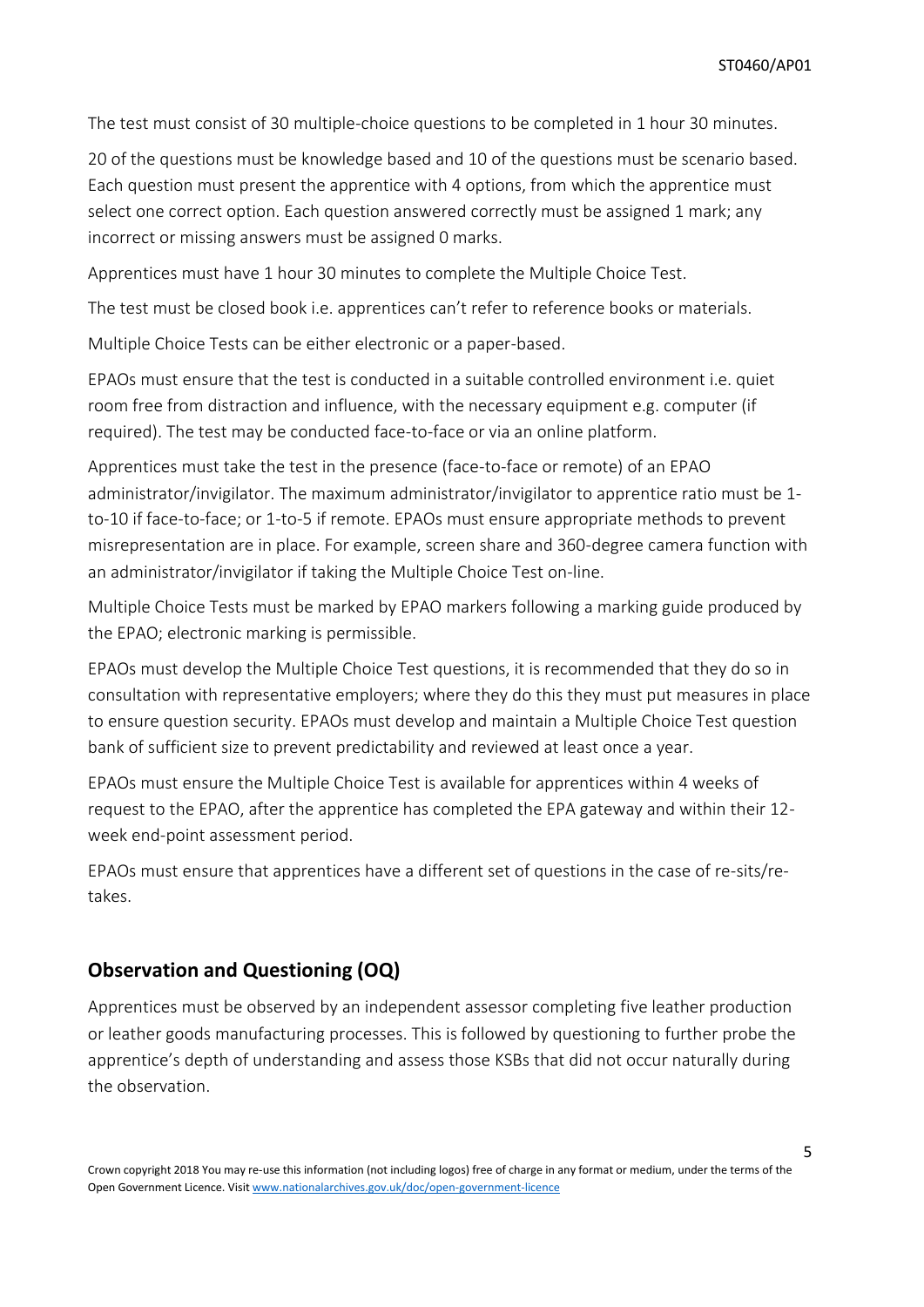The Observation and Questioning must assess apprentices synoptically against the standard's KSBs as shown in Annex A.

Typically, the observation will take place in the apprentice's normal place of work using equipment and materials that they are familiar with. Where an apprentice's workplace does not provide the opportunity to observe sufficient processes an alternative environment may be used for example, another employer or test centre facility. Where the employer's premises are not used, the EPAO is responsible for ensuring the test environment is representative of the apprentice's workplace and can facilitate EPA.

The employer cannot be involved in selecting the practical skills, but can inform the independent assessor on workplace operations and scheduling so that they can plan the observation.

Observation and Questioning must be carried out over a period of one working day (with breaks to move from one operation/location to another),

Total assessment time for Observation and Questioning = 2hr and 15 minutes + 10%.

Observation and Questioning must be conducted on a one-to-one basis by an independent assessor.

An independent assessor must select and directly observe the apprentice completing five typical duties as shown below:

| Box 1 (4 of these to be assessed)                                                                                                                                                                                                                                                                                                                                                        | Box 2 (1 of these to be assessed)                                                                                                                                                                                                                                                                                                                                                                                                                                   |
|------------------------------------------------------------------------------------------------------------------------------------------------------------------------------------------------------------------------------------------------------------------------------------------------------------------------------------------------------------------------------------------|---------------------------------------------------------------------------------------------------------------------------------------------------------------------------------------------------------------------------------------------------------------------------------------------------------------------------------------------------------------------------------------------------------------------------------------------------------------------|
| D2 - Quality check materials and<br>$\bullet$<br>components for faults.<br>D5 - Prepare materials ready for next<br>$\bullet$<br>stage of production.<br><b>D8</b> - Examine finished leather / leather<br>$\bullet$<br>product for quality.<br>D9 - Repair and/or rework<br>$\bullet$<br>leather/leather goods.<br>D10 - Package product and label for<br>$\bullet$<br>onwards journey. | • D1 - Contribute to the production of<br>leather (processing and finishing).<br>D3 - Undertake leather cutting<br>$\bullet$<br>operations.<br>D4 - Skive materials (shaving/reducing<br>$\bullet$<br>weight) ready for next stage of<br>production.<br>D6 - Ink / paint raw / cut leathers<br>$\bullet$<br>edge.<br>D7 - Hand / Machine sew leather<br>$\bullet$<br>components and where applicable<br>assemble the components to produce<br>the finished product. |

During the observation, the independent assessor must ask the apprentice at least 10 open competency questions to assess underpinning knowledge relating to the observed processes

Crown copyright 2018 You may re-use this information (not including logos) free of charge in any format or medium, under the terms of the Open Government Licence. Visit [www.nationalarchives.gov.uk/doc/open-government-licence](http://www.nationalarchives.gov.uk/doc/open-government-licence)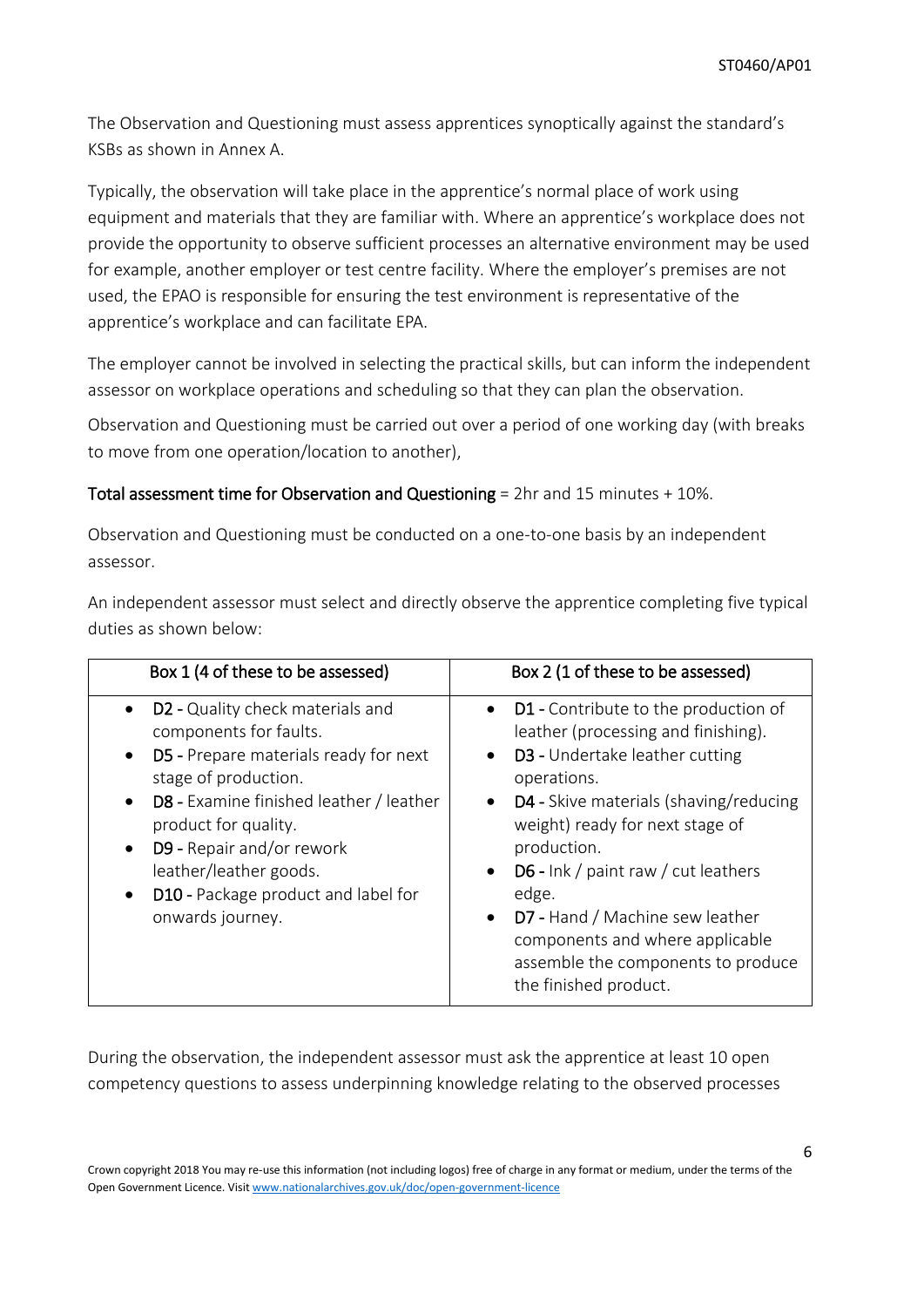and KSBs; they may ask follow up questions to seek clarification and probe further into the detail in order to satisfy him/herself of the depth of KSBs, where required.

Questions will be determined by the independent assessor taking account of what has been observed.

Questioning must be conducted under controlled conditions i.e. quiet space, free of distractions and influence. It is anticipated that EPAO will use the apprentice's employers' facilities to carry out the questioning.

KSBs observed and answers to questions must be documented by the independent assessor.

The Observation and Questioning will be graded fail, pass or distinction. The Independent assessor must use the grading criteria in Annex B.

EPAOs must ensure that apprentices are observed on different processes in the case of resits/re-takes. A sample question bank for independent assessors must be developed by EPAOs. This question bank should be of sufficient size to prevent predictability and reviewed at least once a year.

## **Apprenticeship Grading**

Performance in the EPA will determine the apprenticeship grade of fail, pass, or distinction.

Each assessment method must be graded fail, pass or distinction, according to the requirements set out in this plan.

EPAOs must combine the grades of both assessment methods to determine the EPA/apprenticeship grade.

To achieve a pass, apprentices must achieve a minimum of a pass in both assessment methods.

To achieve a distinction, apprentices must achieve a distinction in both assessment methods.

See grading combinations table below.

Independent assessors' decisions must be subject to moderation by the EPAO – see internal quality assurance section below. Decisions must not be confirmed until after moderation, which must take place as soon as possible.

#### **Diagram 2. Leather Craftsperson EPA grading combinations**

| Multiple Choice Test | <b>Observation &amp; Questioning</b> | EPA/Apprenticeship Grade |
|----------------------|--------------------------------------|--------------------------|
| Fail                 | Anv                                  | Fail                     |
| Anv                  | Fail                                 | Fail                     |

Crown copyright 2018 You may re-use this information (not including logos) free of charge in any format or medium, under the terms of the Open Government Licence. Visit [www.nationalarchives.gov.uk/doc/open-government-licence](http://www.nationalarchives.gov.uk/doc/open-government-licence)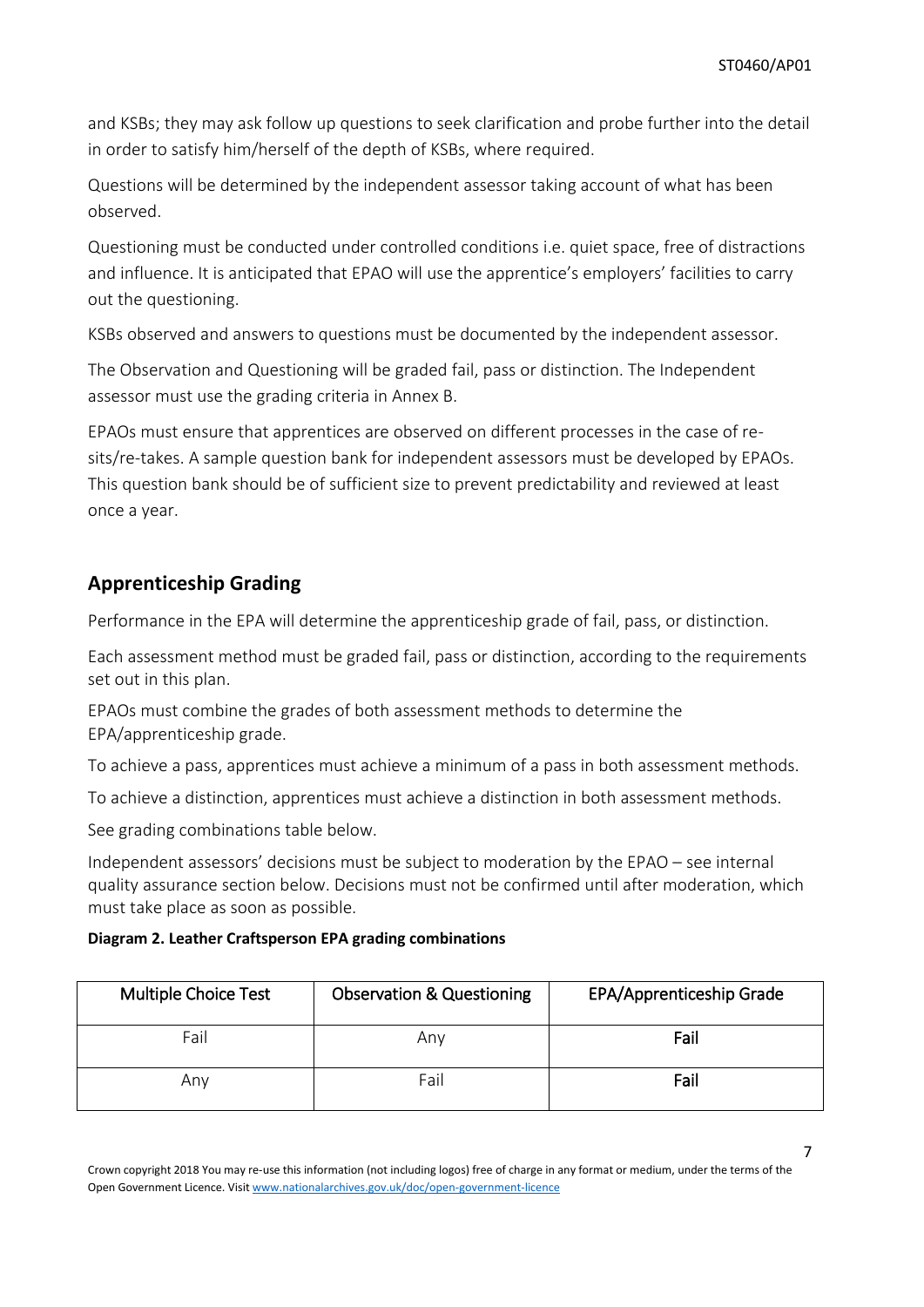| Pass        | Pass        | Pass               |
|-------------|-------------|--------------------|
| Pass        | Distinction | Pass               |
| Distinction | Pass        | Pass               |
| Distinction | Distinction | <b>Distinction</b> |

## **Re-Sit and Re-Take Information**

Apprentices who fail one or more assessment method will be offered the opportunity to take a re-sit/re-take. Re-sits/re-takes must not be offered to apprentices wishing to move from pass to distinction.

A re-sit does not require further learning, whereas a re-take does. The apprentice's employer will need to agree that a re-sit/re-take is an appropriate course of action. Apprentices should have a supportive action plan to prepare for the re-sit/re-take.

An individual assessment method re-sit/re-take must be completed within three months of notification of the original assessment method fail; otherwise the entire EPA must be retaken. There are no restrictions on the grade awarded in the case of a re-sit/re-take.

EPAOs must ensure that apprentices complete a different multiple choice test and/or are observed on different processes when taking a re-sit/re-take. Apprentices will only be required to resit/retake those duties that they have failed for the Observation.

## **End-Point Assessment Organisations**

Employers must choose an independent EPAO approved to deliver the EPA for this apprenticeship from the Education & Skills Funding Agency's (ESFA's) Register of End-Point Assessment Organisations (RoEPAOs).

## **Independent Assessors, Administrators/Invigilators and Markers**

#### EPAOs must appoint:

- Administrators/invigilators and markers to administer/invigilate and mark the Multiple Choice Test;
- Independent assessors to assess and grade the Observation and Questioning:
- Quality assurance staff to undertake moderation of EPAs.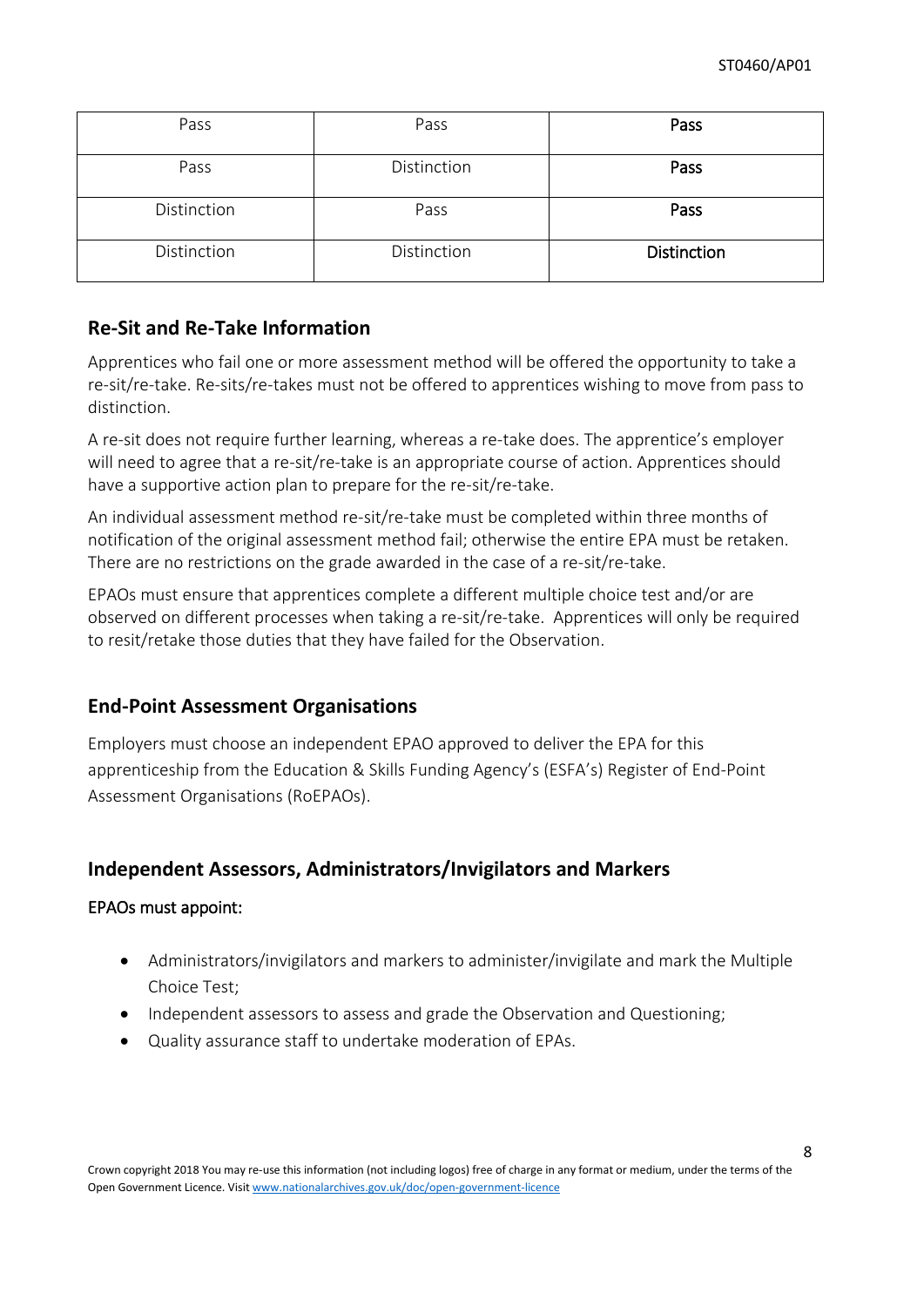#### Administrators/invigilators and markers must meet the following requirements:

- $\bullet$  Be independent of the apprentice, their employer and training provider(s) i.e. there must be no conflict of interest;
- Be trained in the task(s) by their EPAO and operate according to their guidance.

There are no specific qualification or experience requirements for administrators/invigilators and markers.

#### Independent assessors must meet the following requirements:

- Be independent of the apprentice, their employer and training provider(s) i.e. there must be no conflict of interest;
- Trained by their EPAO in terms of good assessment practice, operating the assessment tools and grading and operate according to their guidance;
- Have competence in leather production/manufacturing processes at a level above the standard, for example demonstrated through 5-years' experience of working in the leather industry, in a production supervisory/management or technical consultant position;
- Have knowledge of current industry practice, for example demonstrated though working within the sector within the last 5-years or able to evidence up-to-date knowledge gained through exposure to industry and/or training;
- Attend a minimum of 2 half-days' EPAO standardisation events per year.

#### Quality assurance staff must meet the following requirement:

 Be independent of the apprentice, their employer and training provider i.e. there must be no conflict of interest.

#### **Internal Quality Assurance**

Internal quality assurance refers to the requirements that EPAOs must have in place to ensure consistent, reliable, accurate and valid assessment decisions. EPAOs for this EPA must undertake the following:

 Appoint administrators/invigilators, markers and independent assessors that meet the requirements as detailed in this plan – see above;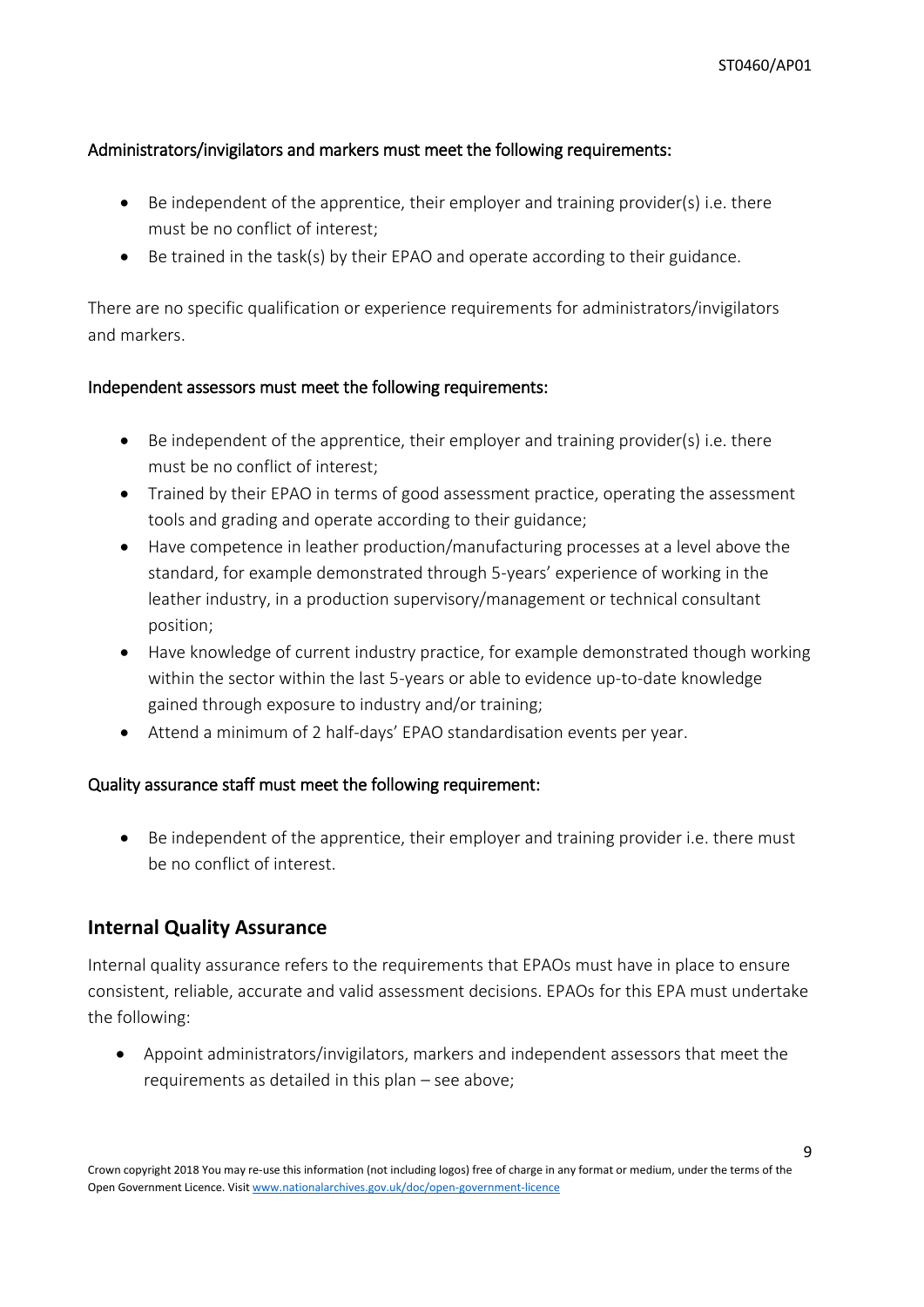- Provide training for independent assessors in terms of good assessment practice, operating the assessment tools and grading;
- Have evidenced quality assurance systems and procedures that support fair, reliable and consistent assessment across organisation and over time;
- Operate regular standardisation events to allow independent assessors to attend a minimum of two events per year;
- Operate moderation of assessment activity and decisions, through examination of documentation and observation of activity, with a minimum of 20% of each independent assessors' assessments moderated.

## **Assessment Tools and Materials**

EPAOs must produce assessment tools and supporting materials for the EPA that follow best assessment practice, as follows:

- Multiple Choice Test question bank;
- Sample questions for the Observation and Questioning;
- Documentation for recording assessment evidence and decisions;
- Guidance for independent assessors on conducting the EPA;
- Guidance for apprentices, their employers and training providers on the EPA.

## **External Quality Assurance**

External quality assurance arrangements will ensure that EPAOs delivering EPA for this apprenticeship operate consistently and in line with this plan.

External quality assurance for this Leather Craftsperson EPA will be undertaken by the UK Fashion & Textile Association (UKFT), a UK wide employer-led, membership body of firms in the Fashion, Textiles, Leather and Footwear sectors. UKFT is also the Sector Skills Body for the industry.

## **Affordability**

The following factors should ensure the EPA is affordable:

- Employers premises should be used for EPA venues where possible;
- Remote assessment is permissible, reducing travel costs, e.g. video conferencing.

## **Volumes**

It is anticipated that there will be 30-40 starts in the first year on this apprenticeship and 50 per year once established.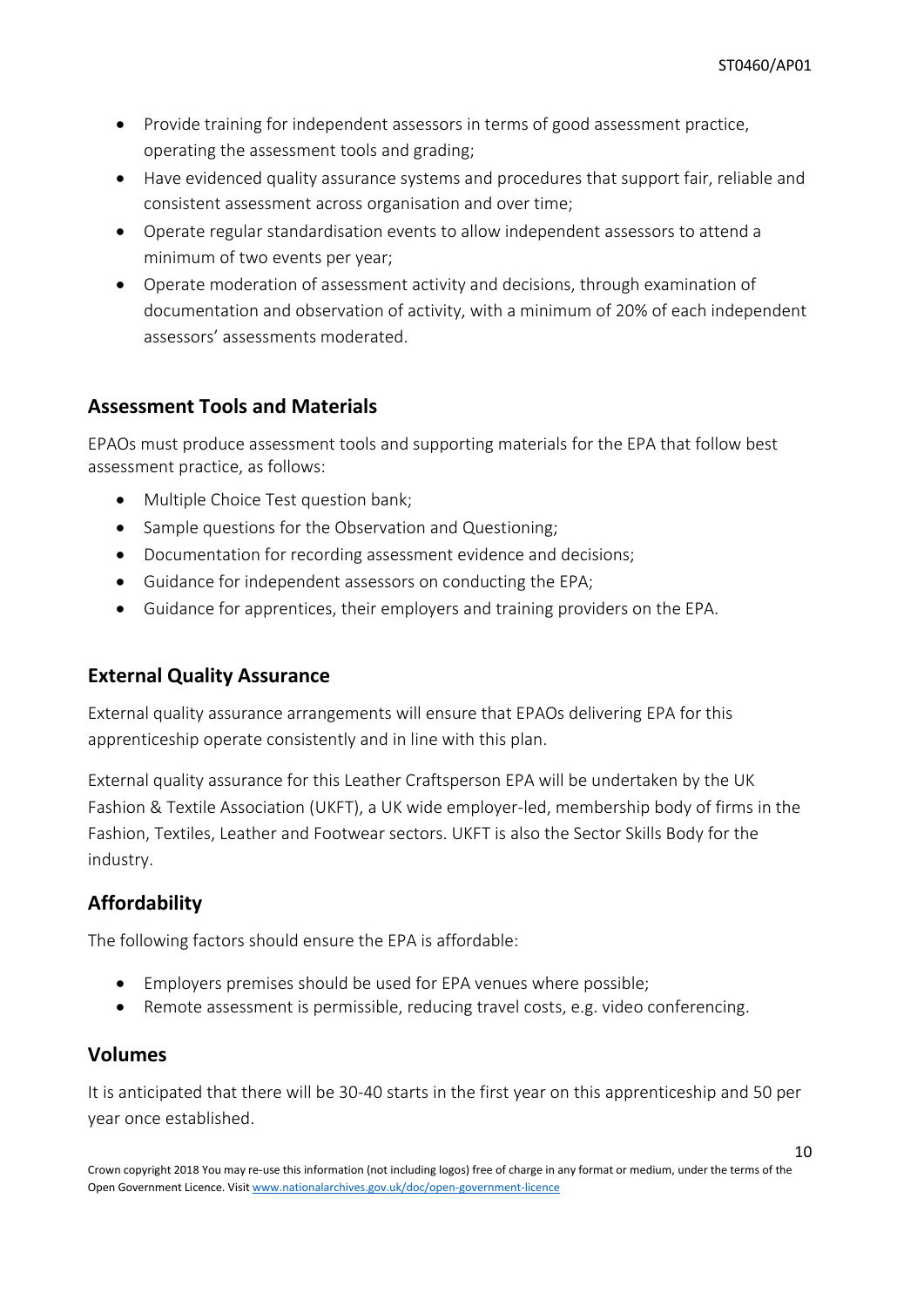## **Annex A**

## **Knowledge, skills and behaviours to be assessed by each assessment method**

| Ref            | Knowledge                                                                                                                                                                                                                                                                 | Multiple<br><b>Choice Test</b><br>(MCT) | Observation &<br>Questioning<br>(OQ) |
|----------------|---------------------------------------------------------------------------------------------------------------------------------------------------------------------------------------------------------------------------------------------------------------------------|-----------------------------------------|--------------------------------------|
| K1             | How Health and Safety legislation applies to their role<br>including those specific to noise, chemicals, fire, dust,<br>working time regulations, safe processes, manual handling,<br>safety management, hazard identification and risk<br>assessment in the work area.   |                                         |                                      |
| K <sub>2</sub> | The impact of processes on the environment, the efficient<br>use of resources, recycling, reuse and the safe disposal of<br>all types of waste (i.e. ISO 14001 Environmental<br>Management).                                                                              |                                         |                                      |
| K <sub>3</sub> | Department for Environment Food & Rural Affairs (DEFRA)<br>regulations, including storage and handling of hides.                                                                                                                                                          |                                         |                                      |
| K4             | Tools, equipment and machinery used with a range of<br>materials for leather production processing such as<br>Moisture content testing meter, Thickness measurement<br>gauge, Trimming knives & shears, Edge tools, Pricking iron,<br>Skiving machine and Bench splitter. |                                         |                                      |
| K <sub>5</sub> | The identification and correction of production problems<br>such as machinery not working correctly and associated<br>corrective actions.                                                                                                                                 |                                         |                                      |
| K6             | How machinery innovations have improved leather<br>manufacture techniques and processes (i.e. building on<br>heritage skill, rather than replacing).                                                                                                                      |                                         |                                      |
| K7             | The characteristics, properties and behaviours of a variety<br>of materials and components used in leather production<br>and their suitable application (i.e. chemicals used in<br>retannage).                                                                            |                                         |                                      |
| K <sub>8</sub> | Leatherworking practices and importance that leather<br>manufacture has on the economy.                                                                                                                                                                                   |                                         |                                      |

Crown copyright 2018 You may re-use this information (not including logos) free of charge in any format or medium, under the terms of the Open Government Licence. Visit [www.nationalarchives.gov.uk/doc/open-government-licence](http://www.nationalarchives.gov.uk/doc/open-government-licence)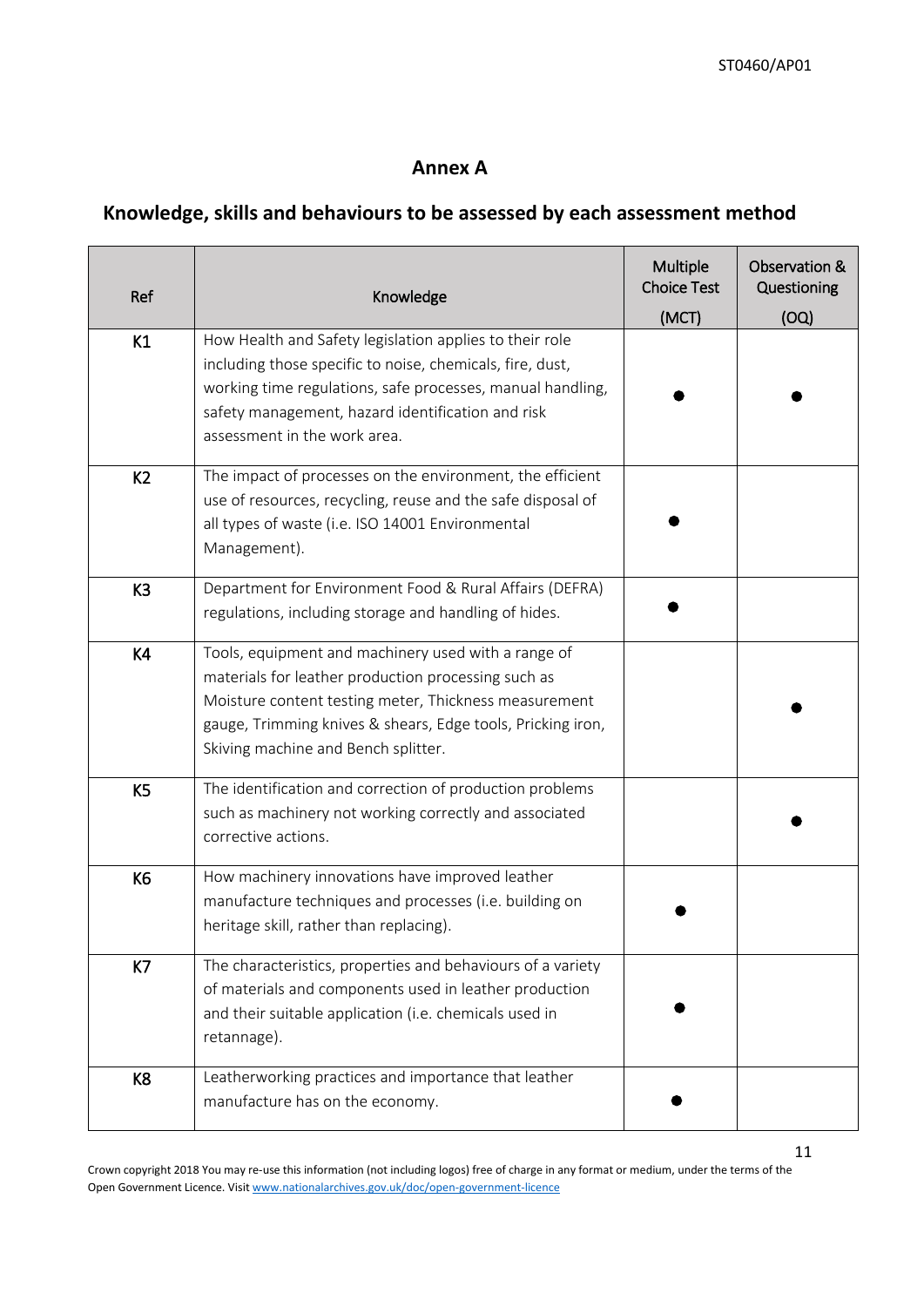| K9  | The 'end-to-end' processes from raw material to finished     |  |
|-----|--------------------------------------------------------------|--|
|     | leather goods product.                                       |  |
| K10 | Leather terminology and its use in the workplace.            |  |
| K11 | How to recognise faults in materials and components (i.e.    |  |
|     | surface scars, flaws, faults and damage in the leather grain |  |
|     | surface).                                                    |  |
|     |                                                              |  |
| K12 | The heritage of UK leather manufacturing, its products and   |  |
|     | quality standards associated with their role (i.e. ISO 9001  |  |
|     | Quality Management).                                         |  |
| K13 | The importance of a cost-effective workflow.                 |  |
| K14 | Different manufacturing theories and methods (i.e. lean, JIT |  |
|     | and bulking).                                                |  |

| Ref            | <b>Skills</b>                                                                                                                                                                                                                            | Multiple<br><b>Choice Test</b><br>(MCT) | Observation &<br>Questioning<br>(OQ) |
|----------------|------------------------------------------------------------------------------------------------------------------------------------------------------------------------------------------------------------------------------------------|-----------------------------------------|--------------------------------------|
| S <sub>1</sub> | Comply with personal responsibilities under the Health and<br>Safety at Work Act 1974 and other safety legislation.                                                                                                                      |                                         |                                      |
| S <sub>2</sub> | Use equipment in accordance with safe operating<br>procedures and manufacturers' instructions.                                                                                                                                           |                                         |                                      |
| S <sub>3</sub> | Dispose safely of waste and surplus materials.                                                                                                                                                                                           |                                         |                                      |
| S <sub>4</sub> | Identify the correct tools and equipment and use<br>appropriately such as Moisture content testing meter,<br>Thickness measurement gauge, Trimming knives & shears,<br>Edge tools, Pricking iron, Skiving machine and Bench<br>splitter. |                                         |                                      |
| S <sub>5</sub> | Carry out running maintenance within agreed schedules to<br>ensure the efficiency of machinery, tools and equipment<br>(i.e. settings and preparation of tools) to meet production<br>expectations.                                      |                                         |                                      |
| S <sub>6</sub> | Read and interpret data from specifications and appropriate<br>work instructions.                                                                                                                                                        |                                         |                                      |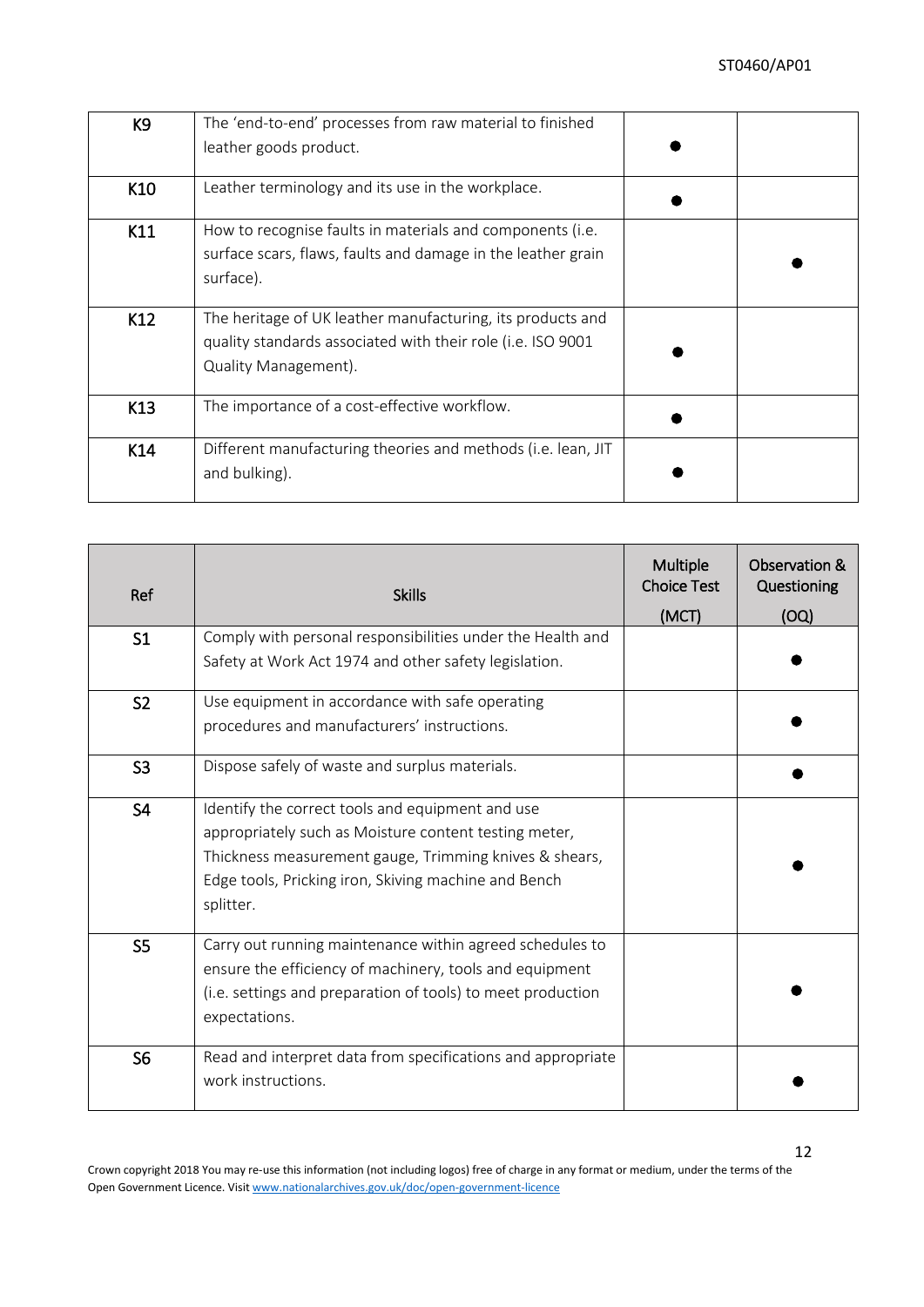| S7             | Follow instructions in order to meet customer and company<br>requirements. |  |
|----------------|----------------------------------------------------------------------------|--|
|                |                                                                            |  |
| S <sub>8</sub> | Implement efficient and effective use of materials by closely              |  |
|                | following instructions and minimizing waste.                               |  |
| S <sub>9</sub> | Undertake processes to maintain consistent speed and                       |  |
|                | quality requirements as outlined by the company.                           |  |
| <b>S10</b>     | Communicate effectively with internal/external customers,                  |  |
|                | colleagues and managers and work as part of a team.                        |  |
| <b>S11</b>     | Effectively self-manage their time and work load to meet                   |  |
|                | deadlines.                                                                 |  |

| Ref       | <b>Behaviours</b>                                                                                                                                       | Multiple<br><b>Choice Test</b><br>(MCT) | Observation &<br>Questioning<br>(OQ) |
|-----------|---------------------------------------------------------------------------------------------------------------------------------------------------------|-----------------------------------------|--------------------------------------|
| <b>B1</b> | Reliability and dependability to consistently deliver<br>expectations in production, quality, work ethics and self-<br>development.                     |                                         |                                      |
| <b>B2</b> | Accountability, to follow the specified procedures and<br>controls and be personally responsible for their production<br>work and personal development. |                                         |                                      |
| <b>B3</b> | Recognise and appreciate equality and diversity in the<br>workplace.                                                                                    |                                         |                                      |
| <b>B4</b> | A questioning attitude, to understand the processes and<br>associated industrial applications.                                                          |                                         |                                      |
| <b>B5</b> | Intervention, to challenge poor practices and channel<br>feedback to the appropriate authorities to implement<br>change.                                |                                         |                                      |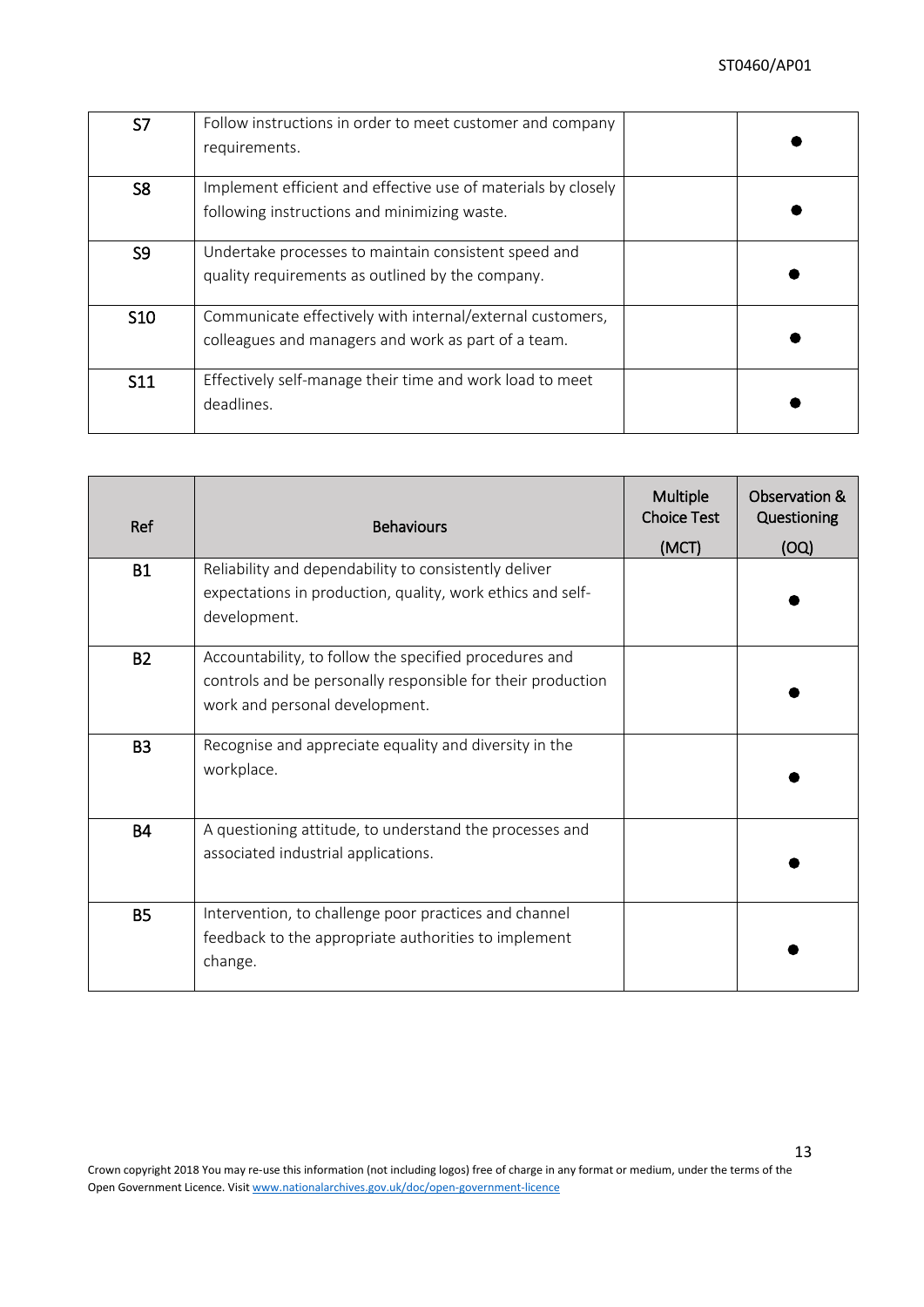## **Annex B – Grading criteria and descriptors**

The following tables shows the criteria used to determine the individual grades for each EPA assessment method.

## Assessment Method 1 - Multiple Choice Test (MCT)

| Grading<br>boundaries | Fail               | Pass               | <b>Distinction</b> |
|-----------------------|--------------------|--------------------|--------------------|
| <b>Marks</b>          | Apprentice scores: | Apprentice scores: | Apprentice scores: |
|                       | $0 - 17$           | 18-23              | 24-30              |
|                       | (Less than 60%)    | (60% or more)      | (80% or more)      |

Crown copyright 2018 You may re-use this information (not including logos) free of charge in any format or medium, under the terms of the Open Government Licence. Visi[t www.nationalarchives.gov.uk/doc/open](http://www.nationalarchives.gov.uk/doc/open-government-licence)[government-licence](http://www.nationalarchives.gov.uk/doc/open-government-licence)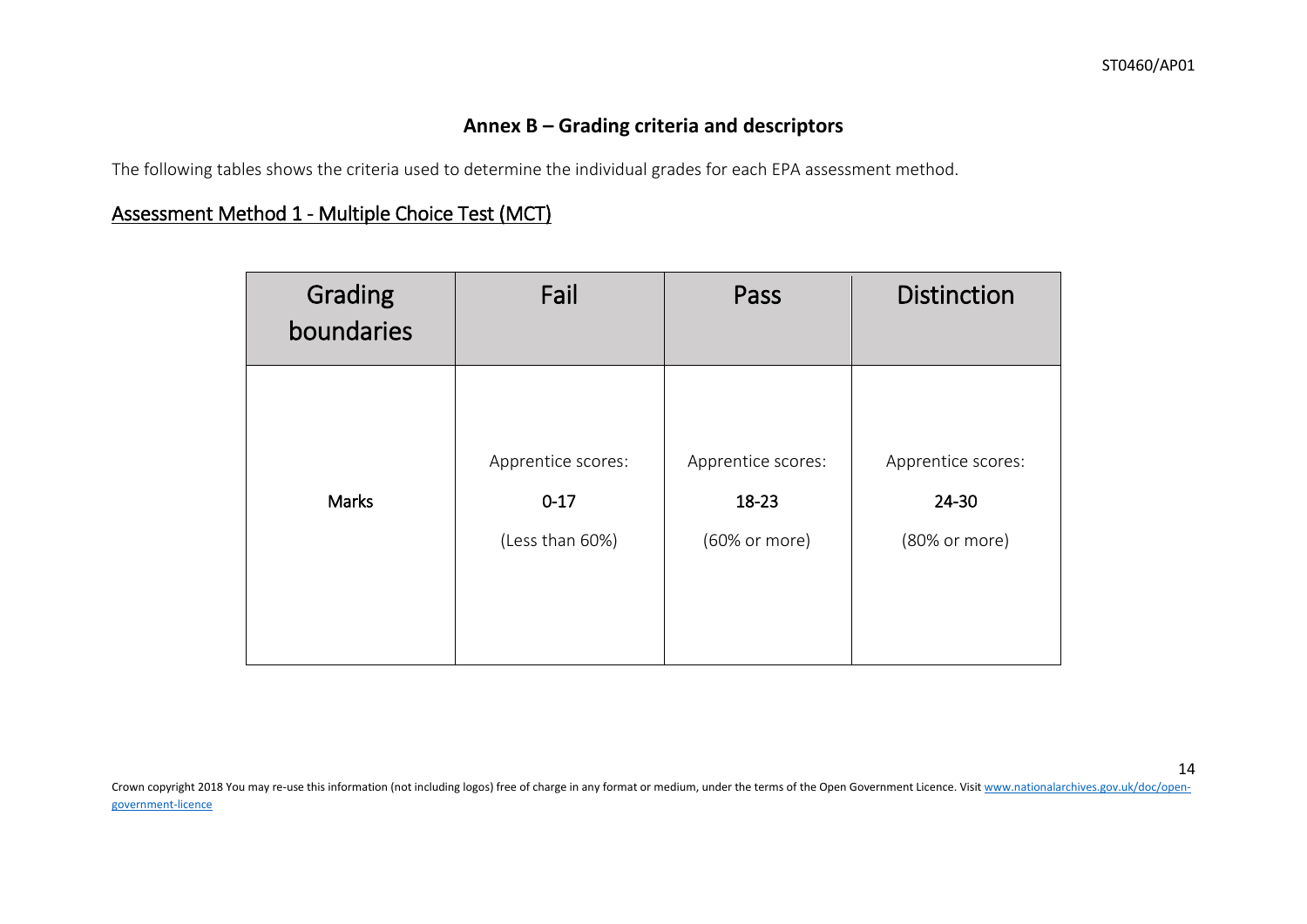## Assessment Method 2 - Observation and Questioning (OQ)

Numbers in brackets indicate KSB covered in Annex A

## *Fail Criteria – Apprentice does not meet a minimum of Pass criteria*

| Area                              | Pass criteria<br>Apprentice demonstrates all of the following:                                                                                                                                                                                                          | <b>Distinction criteria</b><br>In addition, building on the pass criteria, apprentice<br>demonstrates all of the following:                                                                  |
|-----------------------------------|-------------------------------------------------------------------------------------------------------------------------------------------------------------------------------------------------------------------------------------------------------------------------|----------------------------------------------------------------------------------------------------------------------------------------------------------------------------------------------|
| Health and Safety<br>(K1, S1, S3) | Works in line with general workplace health,<br>safety, complies with the organisation's<br>environmental welfare requirements and can<br>explain the impact of processes and materials<br>on the environment.<br>Follows employer's instructions to minimise<br>waste. | Can describe the potential consequences to self and<br>as importantly - others - of failure to adhere to<br>health and safety requirements when undertaking<br>leather manufacturing duties. |

Crown copyright 2018 You may re-use this information (not including logos) free of charge in any format or medium, under the terms of the Open Government Licence. Visi[t www.nationalarchives.gov.uk/doc/open](http://www.nationalarchives.gov.uk/doc/open-government-licence)[government-licence](http://www.nationalarchives.gov.uk/doc/open-government-licence)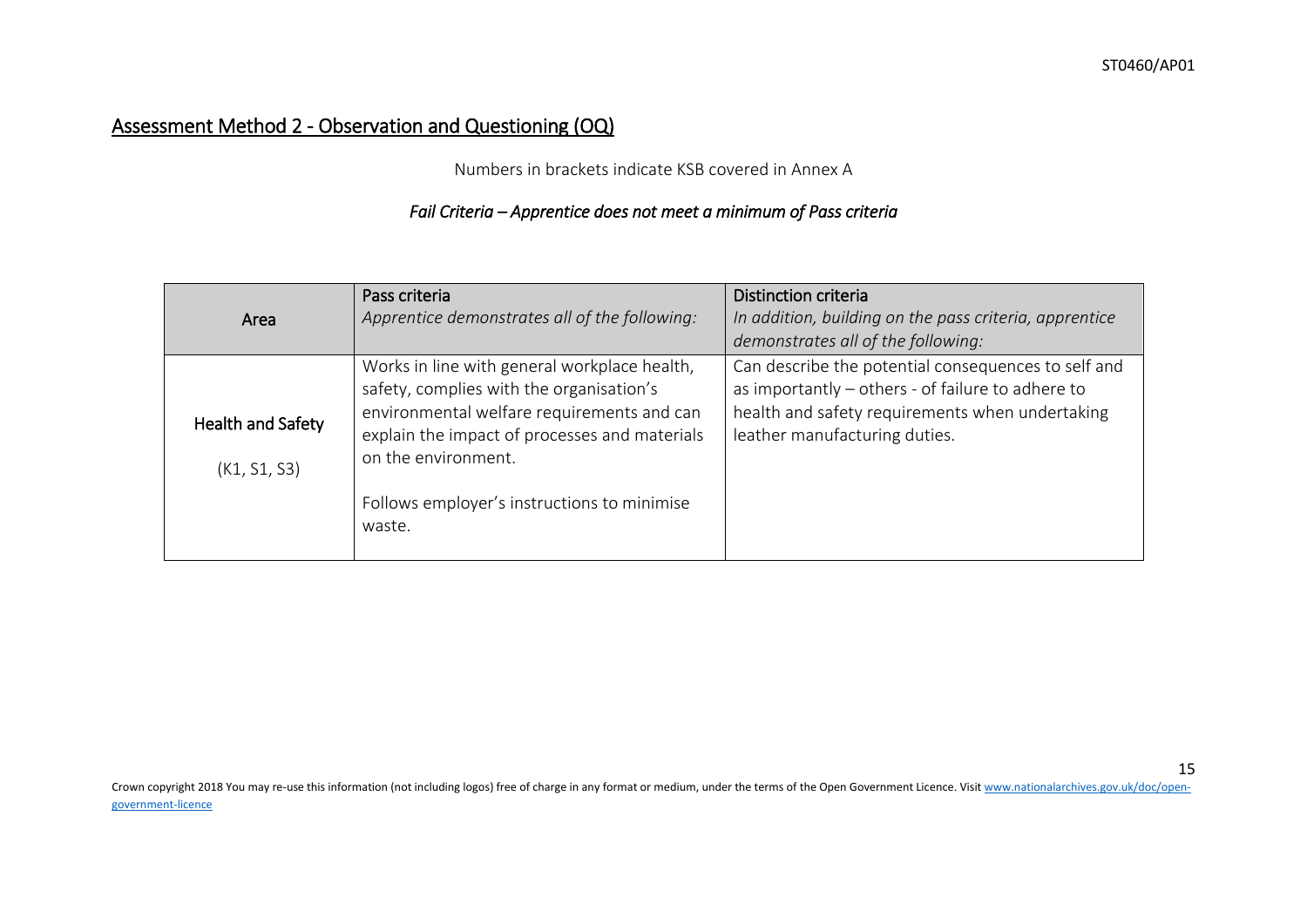| Tools, Machinery &<br>Equipment<br>(K4, K5, S2, S4, S5)           | Identifies the appropriate tools, machinery &<br>equipment, check calibration and carry out test<br>runs.<br>Recognises and rectifies routine operational<br>problems where they occur and can explain<br>when questioned how to resolve problems<br>such as blunt tools and machinery set up.<br>Operates tool, machinery & equipment in line<br>with employer's/manufacturer's instructions<br>safely within set timing and quality tolerances. | Operates and controls tools, machinery & equipment<br>in line with employer's/manufacturer's instructions<br>safely, confidently and at high speed applying<br>consistent precision.                                                                                                                                                                                                                               |
|-------------------------------------------------------------------|---------------------------------------------------------------------------------------------------------------------------------------------------------------------------------------------------------------------------------------------------------------------------------------------------------------------------------------------------------------------------------------------------------------------------------------------------|--------------------------------------------------------------------------------------------------------------------------------------------------------------------------------------------------------------------------------------------------------------------------------------------------------------------------------------------------------------------------------------------------------------------|
| Materials and the<br>leather manufacture<br>process<br>(K11, K10) | Handles materials and trimmings correctly in<br>accordance with their behaviour and<br>characteristics.<br>Recognises material and component faults e.g.<br>weakness in leather, surface scars and<br>blemishes, visual imperfections such as flaws<br>and cuts and takes appropriate corrective<br>action to rectify.<br>Uses leather manufacturing terminology<br>correctly.                                                                    | Suggests techniques/ aids that may help when<br>working with difficult materials.<br>Can describe when questioned:<br>the characteristics and performance of<br>different materials;<br>the differences between material faults and<br>the rectification processes;<br>Suggest possible remedies in fault<br>rectification within the manufacture process<br>and the importance in relation to product<br>quality. |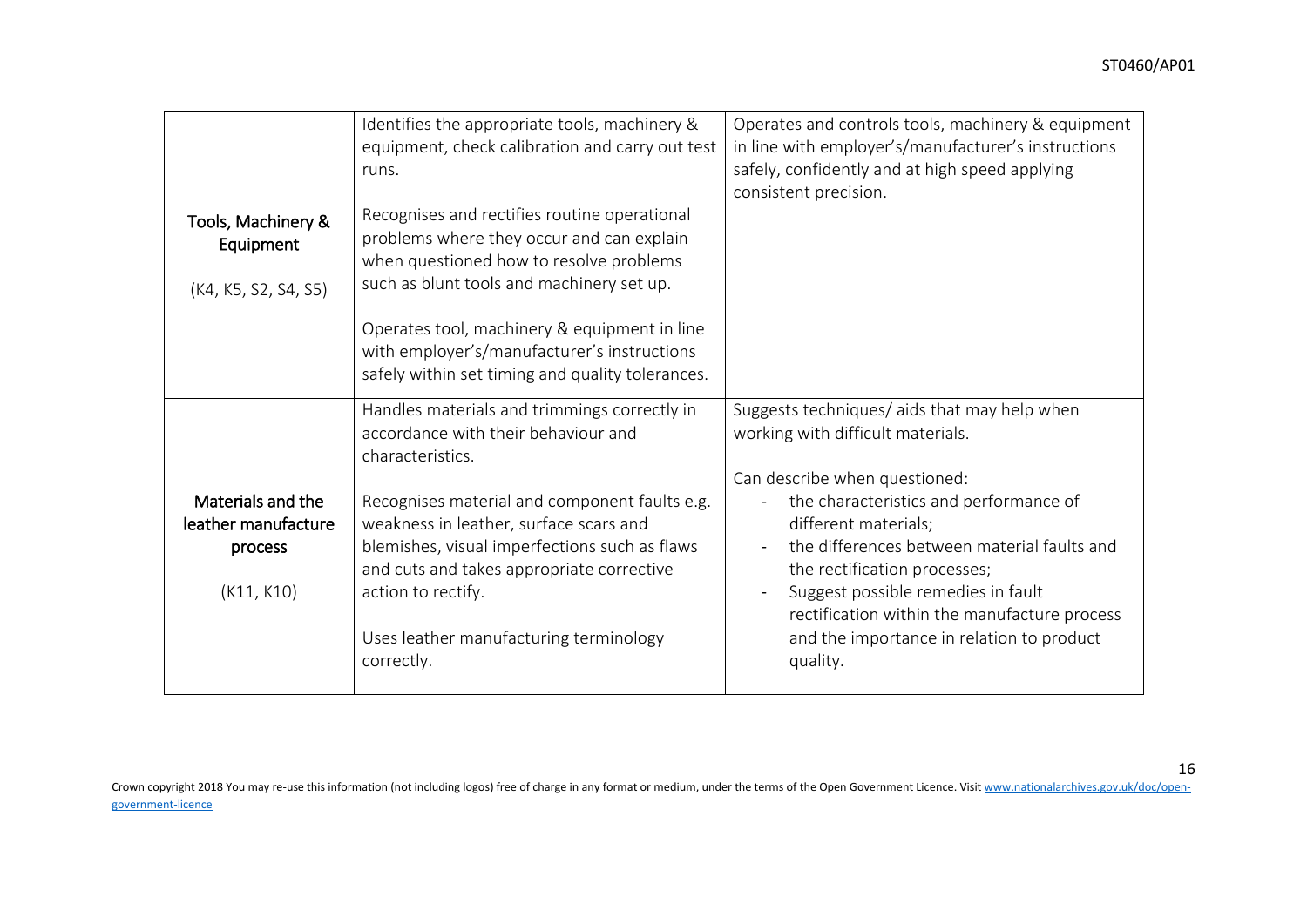|                          | Completes directly observed tasks in          | Completes directly observed tasks without the need  |
|--------------------------|-----------------------------------------------|-----------------------------------------------------|
|                          | accordance with their company's standard      | to re-do work, with no/minimal waste and no quality |
|                          | operating procedures; in doing works at the   | errors.                                             |
| Process customer         | level outlined in the standard and complies   |                                                     |
| orders                   | with recording requirements, and within set   | When questioned can identify weakness within the    |
|                          | timescale/tolerance requirements.             | production process e.g. product quality, minimising |
| (S6, S7, S8, S9, B2, B4, |                                               | waste and suggest feasible, cost effective          |
| B <sub>5</sub> )         | Recognises poor quality work that has been    | improvements to superiors.                          |
|                          | passed by others through the production       |                                                     |
|                          | process and informs relevant superiors.       |                                                     |
|                          |                                               |                                                     |
|                          | Provides an overview of how their role and    | N/A                                                 |
|                          | duties link with immediate colleagues in the  |                                                     |
|                          | manufacturing process which lead to meeting   |                                                     |
|                          | product quality and production targets.       |                                                     |
| Personal                 |                                               |                                                     |
| Development              | Explains the responsibilities of senior team  |                                                     |
|                          | members' roles e.g. Line Managers,            |                                                     |
| (B1)                     | Supervisors and Production Managers.          |                                                     |
|                          |                                               |                                                     |
|                          | Explains the importance of being punctual and |                                                     |
|                          | reliable and the consequences of absence from |                                                     |
|                          | work and late arrival.                        |                                                     |
| Communication and        | Works efficiently as an individual, with      | Describes the differences when working individually |
| <b>Time Management</b>   | ambition to achieve all aspects of work.      | to working as part of a team e.g. responsibilities, |
|                          |                                               | initiative.                                         |
| (S10, S11, B3)           |                                               |                                                     |
|                          |                                               |                                                     |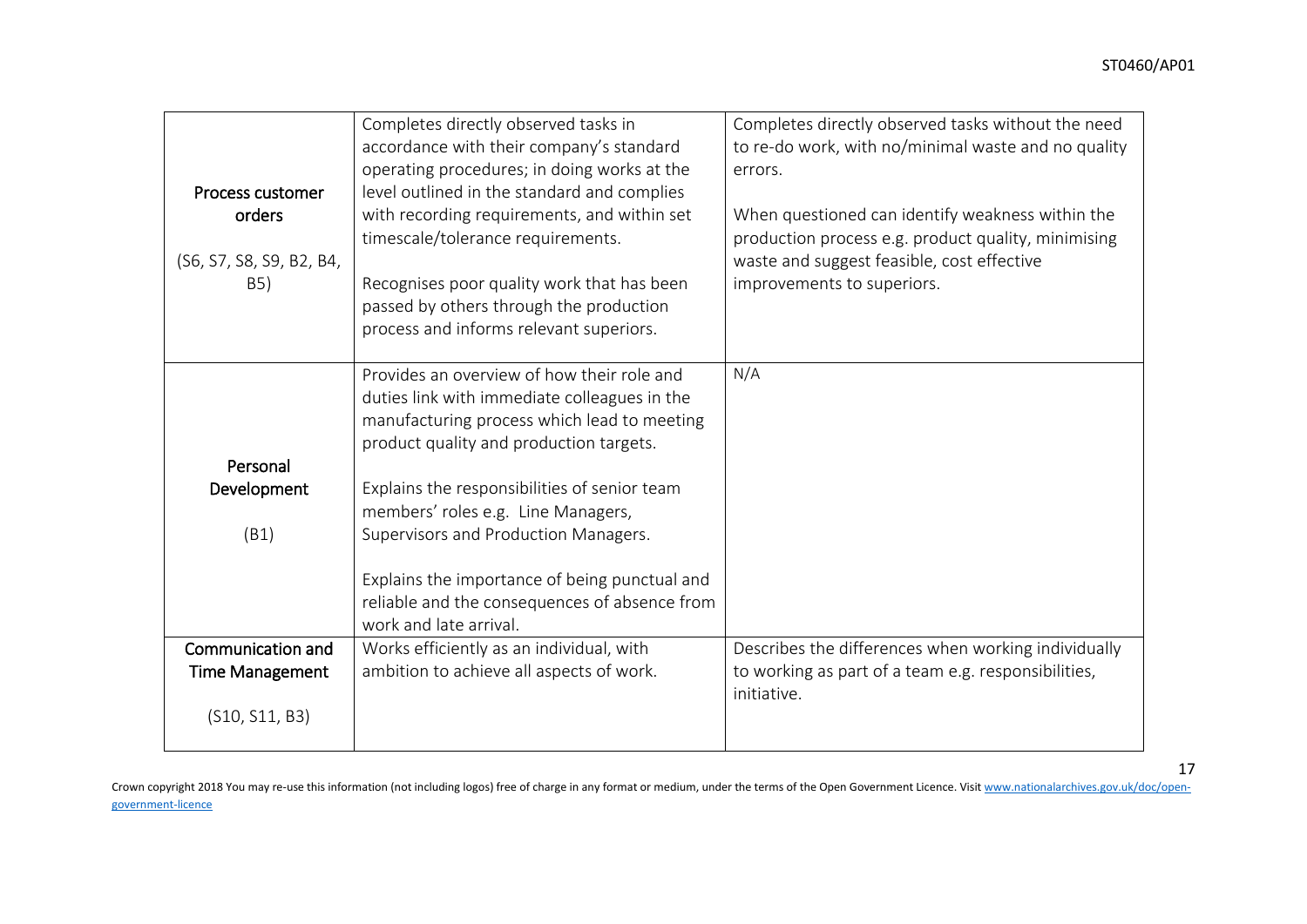| Works with colleagues in a way that assures<br>tasks are completed efficiently and<br>safely as required.      | Demonstrates a capability to assist colleagues and/or<br>use their own initiative to solve work related<br>problems.                                       |
|----------------------------------------------------------------------------------------------------------------|------------------------------------------------------------------------------------------------------------------------------------------------------------|
| Demonstrates a positive, proactive attitude<br>and inclusive approach to work colleagues and<br>the workplace. | Reveals an enthusiastic attitude and approach to<br>work and the workplace by demonstrating proactive<br>activity that helps to meet production deadlines. |
| Provides information to colleagues as required,<br>in a way that can be understood.                            |                                                                                                                                                            |
| Is respectful towards customers/colleagues at<br>all times.                                                    |                                                                                                                                                            |